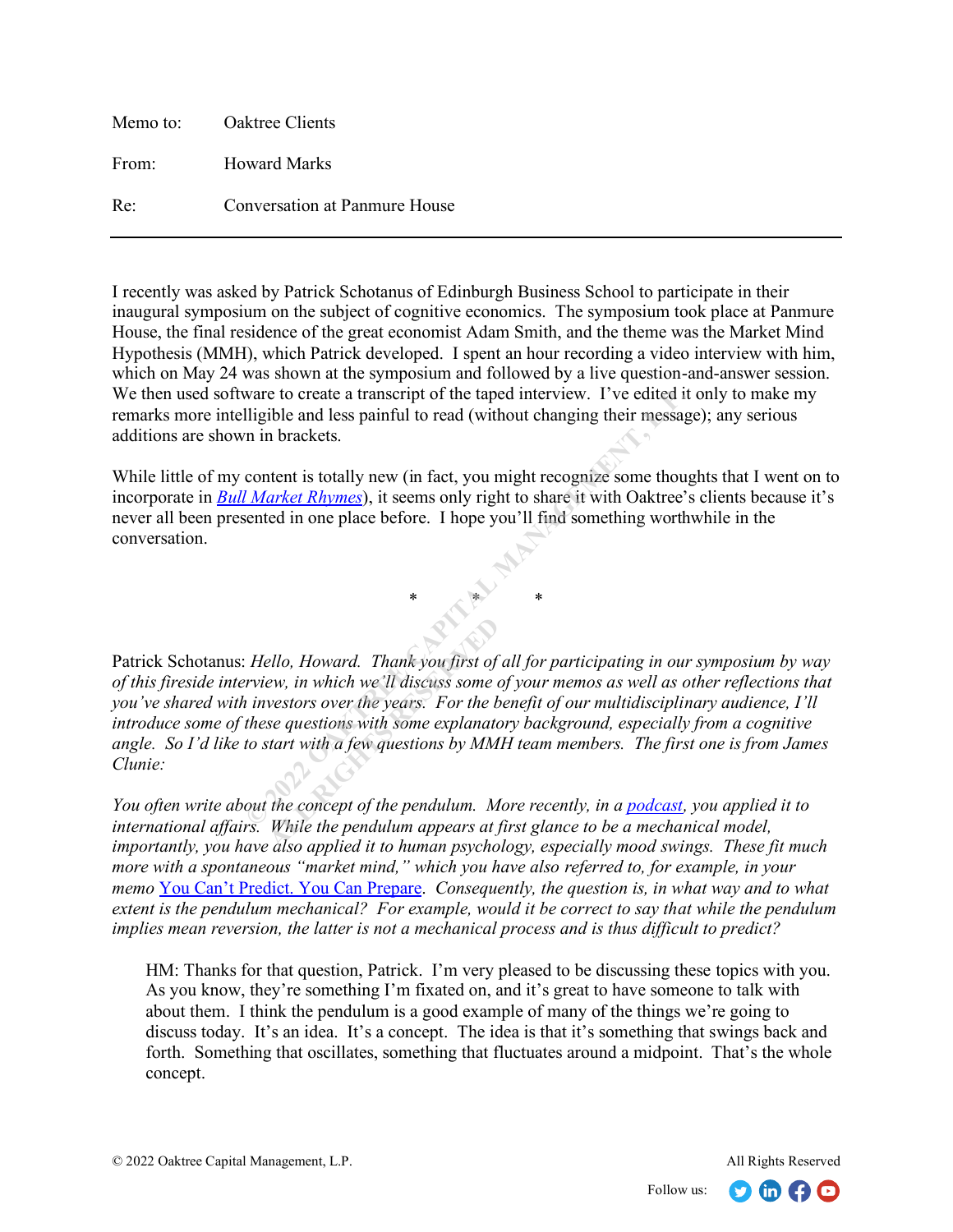It's certainly not mechanical. In physics, I think the pendulum has certain qualities, and as a result, its behavior can be predicted. But in the things I'm talking about, no. As you know, my last book, in 2018, was called *Mastering the Market Cycle*, and I talked a lot in there about the pendulum. I got a note from Nick Train of Lindsell Train in London, saying something like, "I disagree with you, Howard: this isn't a pendulum. Its movement is not regular, it's not predictable, the speed of the fluctuations varies, and their extent varies." And I said, "Nick, let's have lunch." So, when I next got to London, we sat down and I explained to him that there are multiple definitions of a pendulum. One definition says it's mechanical and thus predictable, and governed by the laws of physics. And another definition says that it's a swing."

In your question to me, Patrick, you used the term "mood swing," and I think understanding it as a mood swing is much more useful for our purposes. As this discussion progresses this morning, I think the main thrust is going to be that these things are not scientific and thus not consistent and repeatable.

PS: *Russell Napier, another member, has a related question also covering the mechanical angle. Mainstream economics, also known as mechanical economics, which partners the unlikely bedfellows of Neoclassical and Neo-Keynesian economics, views and treats the market as some automaton, in a way, that can be centrally engineered, planned, and steered. If instead we view the market as embodying our collective extended mind, acknowledging its warts and all, which obviously is our thesis, which two episodes in your career would be best suited to study the market mind? r*, *another member, has a related question also covering the memics, also known as mechanical economics, which partners the lassical and Neo-Keynesian economics, views and treats the may, that can be centrally engineered* 

HM: Russell's question about the two episodes, contained in your last sentence, would limit me too much. So, if you don't mind, I'm going to go way beyond that, because I think my answer to this question is central to our whole discussion today.

Your first few words, when you discussed what Russell said, refer to the economy as mechanical, and I think that isn't helpful. Applying the word "mechanical" (again, as with the first question) suggests that it's governed by the rules of physics, the laws of nature, that it's a science, that it performs the same each time, that it's repeatable, studiable and extrapolable. And I think these are all wrong. ords, when you discussed what R<br>I think that isn't helpful. Applyinggests that it's governed by the r<br>are all wrong.<br>are all wrong.<br>gressively remind people that I'm<br>are all wrong.<br>gressively remind people that I'm<br>il scie

And in fact, I aggressively remind people that I'm not an economist, but also that economics is called the "dismal science." And I'm not sure it's a science at all, but if it is, it's certainly dismal, in the sense that it's not like physics, where if you do A, you always get B. Sometimes you get C or sometimes nothing at all. Richard Feynman, the great physicist, once said, "Physics would be much harder if electrons had feelings." You walk into a room, you throw the light switch, and the light goes on. It always goes on, because every time you throw the switch, the electrons flow from the switch to the light. They never forget to flow; they never decide to flow in a different direction; they never flow from the light to the switch. They never go on strike or complain that they're underpaid.

So, the point is that economics is not a science, in my opinion. You know, science is all about causality and predictability, and if A happens, then B is sure to happen. Well, that's certainly not true in economics. If A happens, B might tend to happen most of the time. That doesn't make it a science.

Now let's talk about using these concepts to refer to investing, not economics. I have a presentation that I give, called *The Human Side of Investing, or the Difference between Theory* 

 $\mathcal{L}$ 

 $\Omega$  in  $\Omega$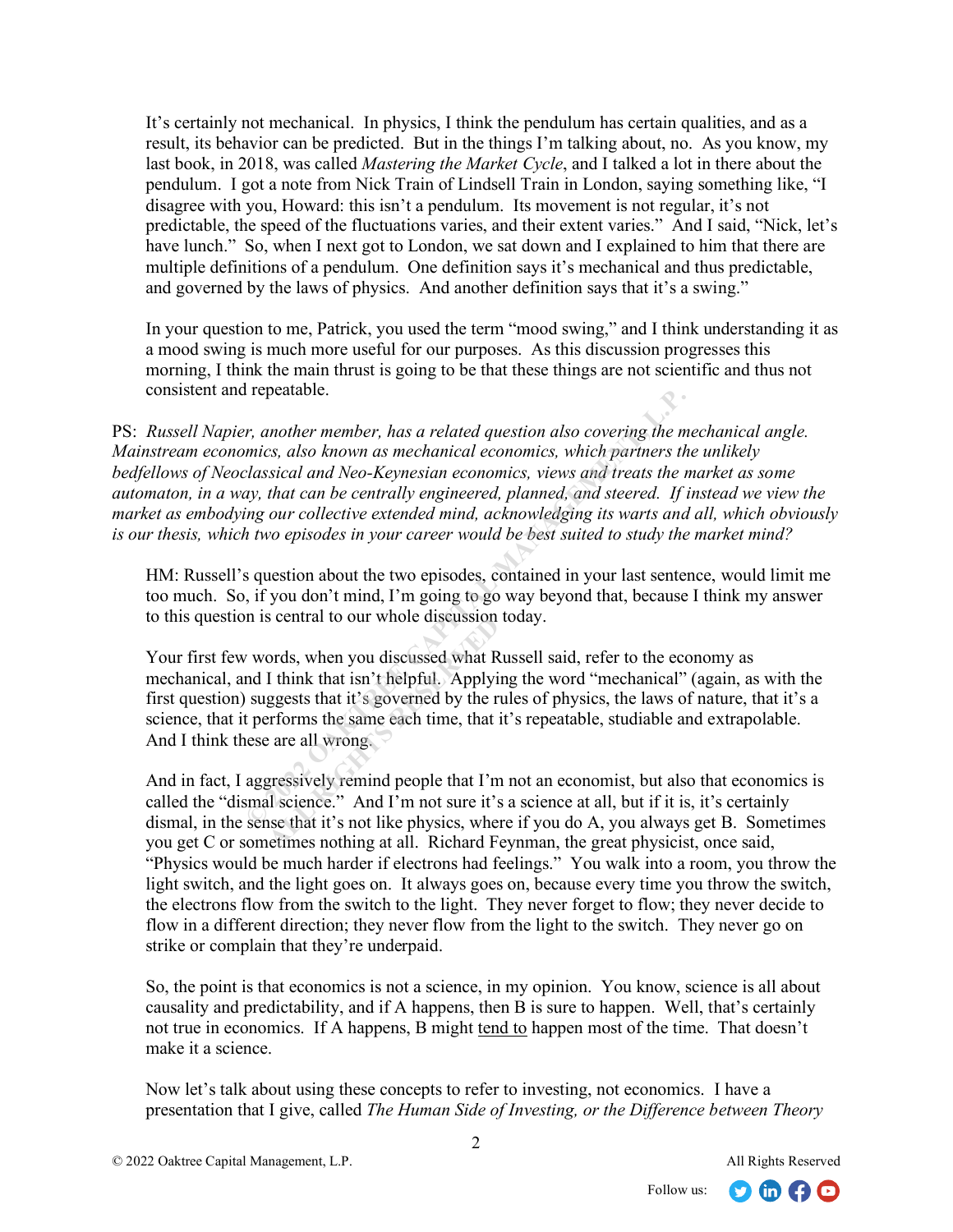*and Practice*. It was inspired by a quote from a great philosopher. You may know him (or maybe not, since you're mostly not Americans): Yogi Berra. Yogi was a great catcher for the New York Yankees baseball team in the 1950s – a highly skilled baseball player, but more famous today for the things he said, or maybe he didn't say them. (One of the things Yogi said is, "I never said half the things I said.")

But anyway, he once said, supposedly, that "In theory there's no difference between theory and practice, but in practice there is." And to me, that's the essence of this answer to you. It's the essence of my work, and in my opinion, it should be the essence of your work and that of your colleagues at this conference.

What we learn in school, in my opinion, and what we should learn in school, is how things are supposed to work. That goes for the economy, and that goes for the markets. However, the teachers might also help by adding, ". . . but it doesn't always work that way. That's a framework; that's a thought model. It certainly doesn't govern all the time." And that's the key. Using the term "mechanical" to refer to the economy – or to the markets – is describing the way things are supposed to work. The "psychological" or "behavioral" is all about the way things do work. And there's a big difference between the two.

I've spent a lot of my career trying to reconcile the two: the things I learned as a student at the University of Chicago's Graduate School of Business 55 years ago and the things I've experienced in the markets since then.

I was introduced to the concept of the efficient market hypothesis and so forth back at Chicago. I was very fortunate: those things were developed there mostly, I think, between '62 and '64. I got there in '67, so by definition I was in one of the first classes taught these things, and it was very helpful to me. Not in the sense that the Chicago School of thought should govern your actions, but it should inform them. And, as I say, I've worked hard to reconcile this education with what I saw later. ans' a a hought model. It creases the cosm of a tways work that way<br>in "a a hought model. It cretainly doesn't govern all the time."<br>
in "mechanical" to refer to the economy – or to the markets – is<br>
posed to work. The "ps

As an undergraduate, I went to Wharton, which was entirely qualitative and pragmatic. Then I went to Chicago, which was entirely quantitative and theoretical. At Chicago, most of the professors dismissed anything that was qualitative and pragmatic or "real world." But I took a course in investing from James Lorie, who co-headed the Center for Research in Security Prices. His course was derided as "Lorie's Stories," because he would bring in actual practitioners every couple of weeks to talk about what they did, and that was considered heresy at Chicago. The final examination consisted of one question: "You've learned the theory at Chicago, how do you square that with real world considerations?" I think that's the key. all Research I was in one of the Most Christian I was in one of the Most Christian I was in one of the Most Christian Christian Christian Christian Christian Christian Christian Christian Christian Christian Christian Chri

In the late '90s, I wrote a memo called *[What's It All About, Alpha?](https://www.oaktreecapital.com/docs/default-source/memos/2001-07-11-whats-it-all-about-alpha.pdf?sfvrsn=13bc0f65_2)* You may recall that there was a movie called *Alfie;* I think it starred Michael Caine (it was a long time ago, maybe 40-50 years ago). It had a theme song, "What's It All About, Alfie?", sung by Dionne Warwick. Wonderful song. I borrowed the title and changed it to "Alpha" for a memo talking about reconciling the Chicago theory, and in particular the efficient market hypothesis, with the real world. In there, I stated my view that the hypothesis says that because of the concerted actions of so many investors, security prices are "right," meaning investors price securities so that you can expect a fair risk-adjusted return, no more, no less. Again, that's how it's supposed to work, but certainly not how it does work.

3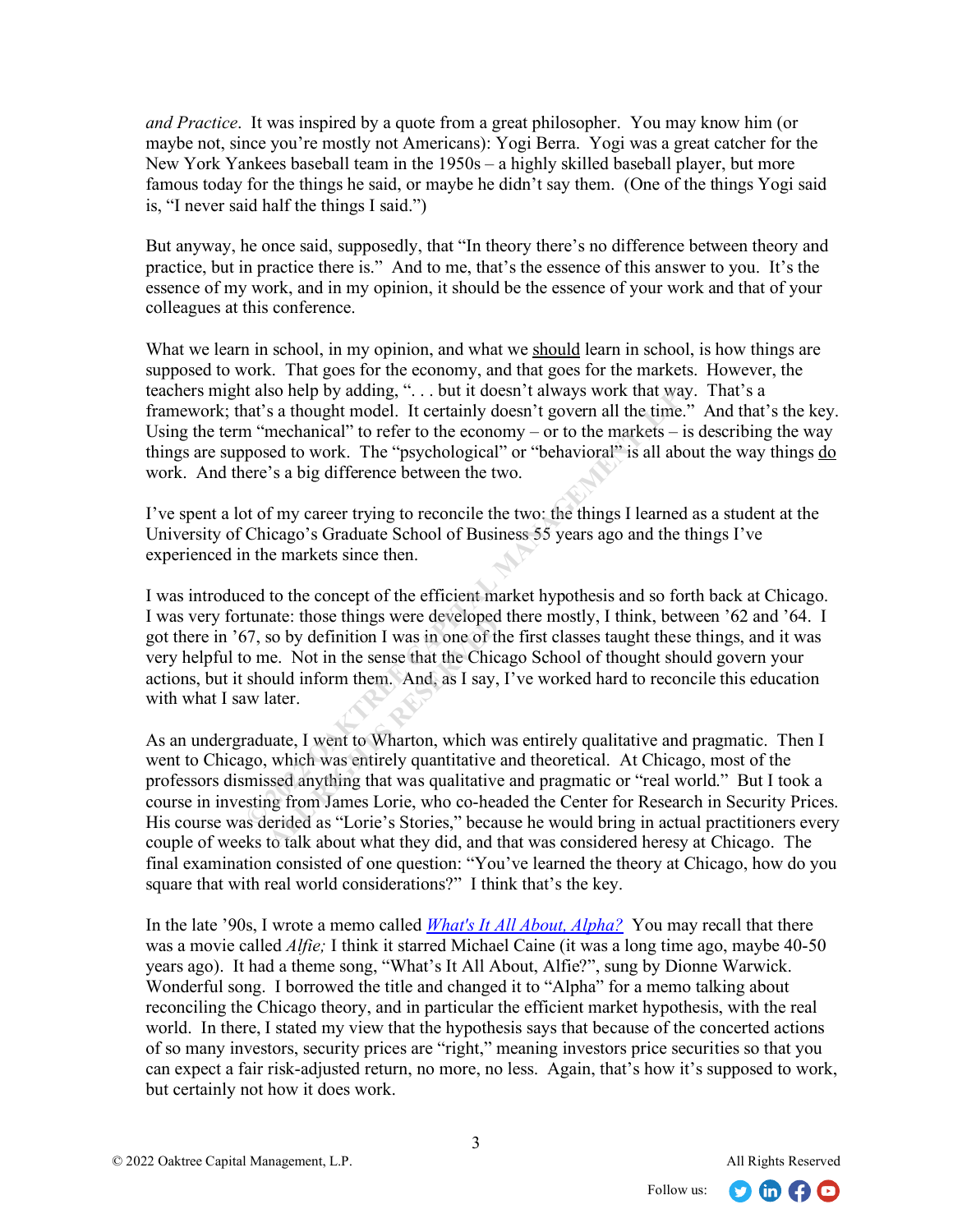I think I said in the conclusion of that memo that if you ignore the efficient market hypothesis, you're going to be very disappointed, because you're going to find out that very few of your active investment decisions work. But if you swallow it whole, you won't be an investor, and you'll give up on active success. So the truth, if there is one, has to lie somewhere in between, and that's what I believe.

PS: *In fairness to Russell, it was in my introduction to Russell's question [i.e., not in Russell's question itself] that I said the economy is mechanical and that's the definition of mainstream economics. Russell and I do not necessarily agree on that. But to continue on mechanical economics as a theory: In your memo* [On the Couch,](https://www.oaktreecapital.com/docs/default-source/memos/on-the-couch.pdf) *you talk about your own early exposure to the efficient-market-type classes. For the audience, EMH is based on the rational expectations hypothesis; EMH states that markets are rational because any pockets of irrationality are averaged away [i.e., the errors made by the group become smaller than those made by individuals]. In contrast, you also highlight the reality of irrationality that can be observed in markets, something that both Alan Greenspan and Robert Shiller called "irrational exuberance." Later, the GFC, or the Global Financial Crisis, painfully hit home that what seems rational for an individual can be dangerously irrational if done collectively. So my first question is, can we square this circle? For example, is irrationality just about semantics, or is it something real that not only exists, but because of the collective dynamic, can actually threaten the economic system and may thus not necessarily be averaged away? Mayingni me reatity of irrationatity intit can be observed in mail.<br>
Perispan and Robert Shiller called "irrational exuberance." La<br>
Cristis, painfully hit home that what seems rational exuberance." La<br>
Orists, painfully* 

HM: To me, Patrick, the answer lies in my view of the efficient market hypothesis. Again, the efficient market hypothesis says that due to the concerted actions of so many investors, who are intelligent and numerate and computerized and informed and highly motivated and rational and objective and willing to substitute A for B, prices for securities are right, such that they presage a fair risk-adjusted return. I believe that's the definition.

But you get into a problem, because when I listed off the qualities that are necessary for a market to be efficient, I snuck in there the economist's notion of the perfect market and its requirement that the participants be rational and objective. And in investing, they're not. That's really the point. Imperies to substitute A for B, prices<br>
a problem, because when I listed<br>
a problem, because when I listed<br>
cient, I snuck in there the econom<br>
the participants be rational and c<br>
<sup>2</sup> is supposed to make all these de<br>
beca

"Economic man" is supposed to make all these decisions in a way that optimizes wealth. But she often doesn't, because she's not always objective and rational. She has moods. And those moods interfere with this arriving at the right price. So my definition of the efficient market hypothesis is that because of the concerted efforts of all the participants, the price at a given point in time is as close to right as those people can get. And because it's as close to right as most of them can get, it's very hard to outperform the market by finding errors – what theory calls "inefficiencies" and I just think of as "mistakes."

Sometimes prices are too high. Sometimes prices are too low. But because the price reflects the collective wisdom of all investors on that subject, very few of the individuals can identify those mistakes and profit from them. And that's why active investing doesn't consistently work, in my opinion. I think my version of the efficient market hypothesis makes it roughly just as hard for active managers to beat the market as does the strong form of the hypothesis, that everything's always priced right. But I think mine is more reflective of reality. I wrote in one of my memos – maybe it was *What's It All About, Alpha?* – about a stock that was \$400 in 2000 and \$2 in 2001. Now it's possible – but to me it's unlikely – that both of those observations were "right." Rather, I think they merely reflected the consensus of opinion at the time.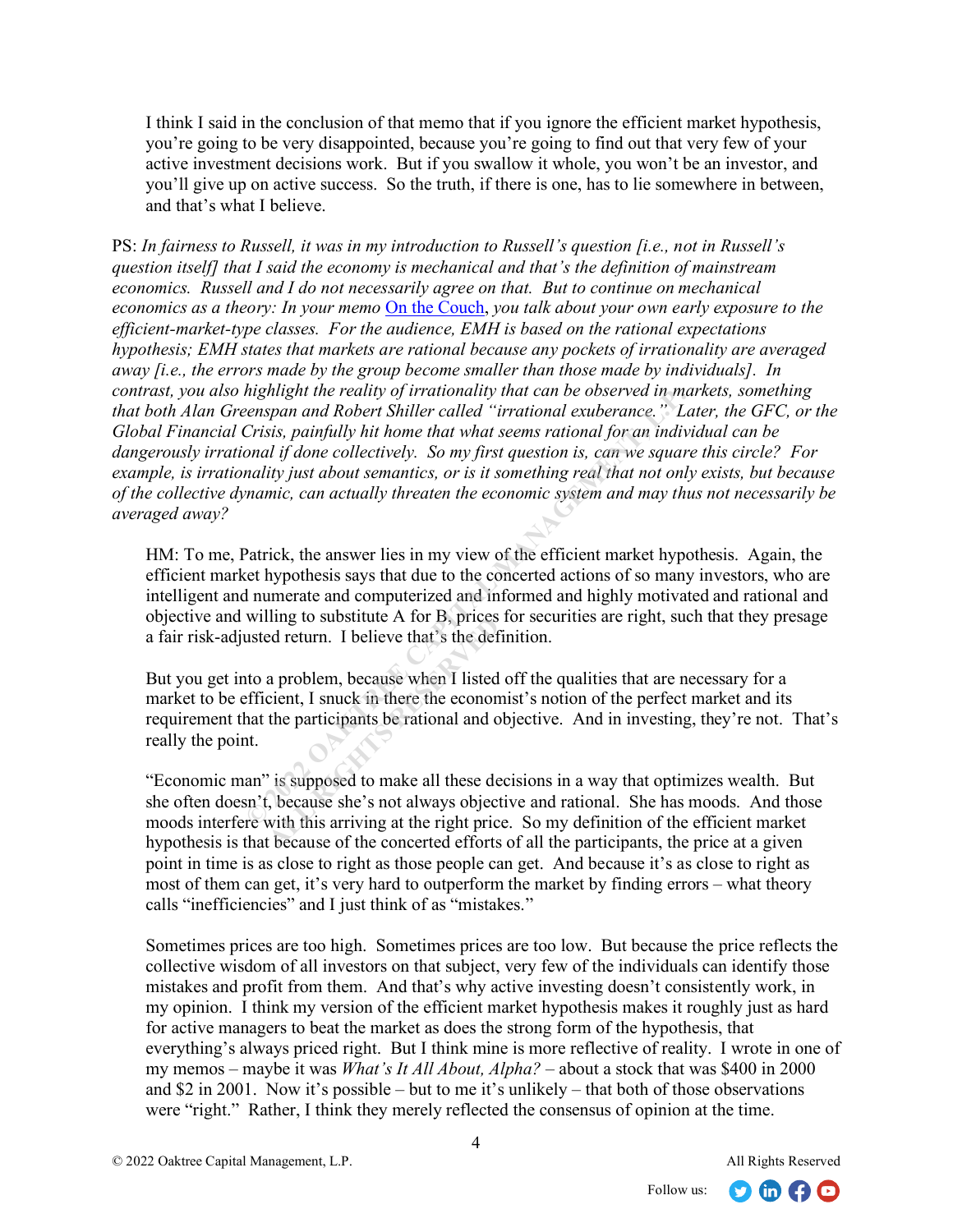This business – I shouldn't say "this business"; that sounds derogatory – the idea that inefficiencies will be arbitraged away by the operations of the market ignores one of the key elements that I think describes reality, and that is mass hysteria. And I think the markets – economies too, but more importantly the markets – are subject to mass hysteria.

I think it was in *On the Couch* that I said, "in the real world, things fluctuate between pretty good and not so hot. But in the markets, they go from flawless to hopeless." Just think about that one sentence. If it's true – and I believe it's true – that shows you the error, because nothing is flawless and nothing is hopeless. But markets, I believe, treat things as flawless and hopeless, and there's the error.

The book I mentioned, *Mastering the Market Cycle* (I'm going to keep repeating the title in the hope that everybody will buy a copy)... You know, I'm a devotee of cycles. I'm a student of cycles. I've lived through a half a dozen important cycles in my career. I've thought about them. I think they dominate what I do. And I got about two-thirds of the way through writing that book and something dawned on me, a question: Why do we have cycles?

The S&P 500 – I mentioned Jim Lorie – the Center for Research in Security Prices told us almost 60 years ago, that from 1928 to '62, the S&P 500 had returned an average of 9.2% a year. Things have been better since then, and I think if you go back and look at the whole last 90 years, it's 10½% a year, the return on the S&P 500.

Here's a question: Why doesn't it just return  $10\frac{1}{2}\%$  every year? Why sometimes up 20% and sometimes down 20%, and so forth? In fact  $-$  and I included this factoid in one of my memos  $$ it's almost never up between 8% and 12%. So if the average return is 10½%, why isn't the return clustered around 10½%? Why is it clustered outside the central range? I think the answer is mass hysteria. yology win buy a copy).... Tou kilow, T in a devote of cycles<br>the phongin a half a dozen important cycles in my carer. I'vee<br>they dominate what I do. And I got about two-thirds of the wa<br>something dawned on me, a question:

And by the way, the same is true of the economy and mainstream economics, which of course you described as mechanical, and I think that many people would describe as mechanical. But, certainly, economics is driven by decisions made by people, who are not always rational and objective. Maybe in theory they're closer than investors to being rational and objective, but still they're not always. 20%, and so form? In fact – and<br>up between 8% and 12%. So if<br>tround 10½%? Why is it clustere<br>the same is true of the economy<br>mechanical, and I think that mar<br>nics is driven by decisions made<br>e in theory they're closer tha

But anyway, my explanation for the occurrence of cycles is "excesses and corrections." You have a secular trend or a "normal" statistic. Let's say it's the secular trend of the S&P 500. Sometimes, people get too excited. They buy the stocks too enthusiastically. The prices rise. They rise at more than a 10½% annual rate until they get to a price that is unsustainable. And then everybody says, "No, I think they're too high." So then they correct back toward the trendline. But, of course, given the nature of psychology, they correct through the trendline to an excess on the downside. And then people say, "No, that's too low," so then they bring it back toward the trendline and through it to an excess on the high side.

So excesses and corrections: that's what cycles are about, in my opinion. Where do the excesses come from? Psychology. People get too optimistic, then they get too pessimistic. They get too greedy, then they get too fearful. They become too credulous, then they become too skeptical, and so forth. Oh, and the big one: they become too risk-tolerant, and then they become too riskaverse.



5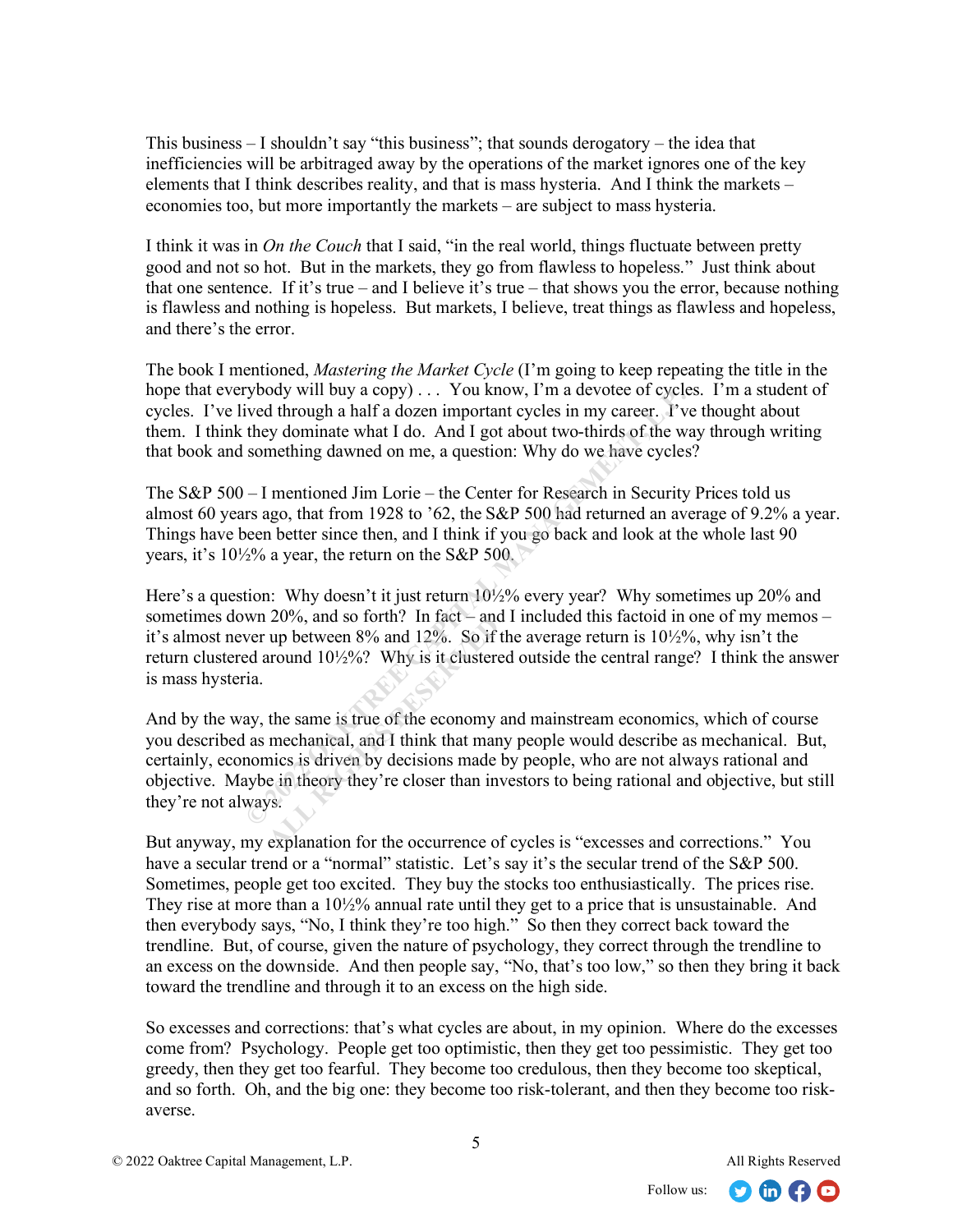*PS: If I can just follow up on that – particularly for our cognitively inclined audience – implied in this you suggest that there might be mental causality, and my next questions are basically also to motivate future research as part of economics revision. But during your September [podcast,](https://www.oaktreecapital.com/insights/memo-podcast/the-rewind-on-the-couch) in which you revisit the* On the Couch *memo, you talk about causality and how complex it can be. And we agree and highlight this in our work.* 

*For example, when Alan Greenspan, in that famous '96 "irrational exuberance" speech, mentions the complexity of the interactions of asset markets and the economy, and I'm quoting him now: "It chiefly concerns, at least in our view, this dualism of the psychological of the former and the physical of the latter." Now, saying this, mental causality is highly controversial and complex in cognitive science, but cognitive science is the area that really studies this. So, you also specifically refer to Soros's reflexivity in that context, and as you already indicated just now, but also in your memo, you equate prices almost to psychology. And finally, we've all experienced this dangerous – to the point of existential – tail-wagging-the-dog dynamic surrounding Lehman's collapse. So my first question is, if we agree that we will not gain much by identifying yet another behavioral bias, nor by running yet another regression, what would you like to see investigated by cognitive scientists that could potentially lead to more important insights, especially regarding our understanding of the interaction between these two domains of the real and financial economies?* 

HM: Well, the people at this symposium know much more than I do about how to get to the bottom of these things. But clearly there's so much grist for this mill. Now, exactly how you quantify mood, and so-called animal spirits and irrational exuberance, is beyond me. I always say, Patrick, and I think I said it in *Mastering the Market Cycle*, that if I could know just one thing about every security I was thinking about buying, it would be how much optimism is in the price.

When you watch TV and you hear the newsreaders talking about what happened in the stock market today, you get the impression that prices are the result of fundamentals and changes in prices are the result of changes in fundamentals. And that is vastly inadequate. (By the way, they always say, "The market went up today because of  $X$ " or "The market went down today because of Y." I always say, "Where do they go to find that out, because I haven't found it yet?" I haven't found where you go to get an explanation of the market's behavior, even after the fact.) But it's not true that it's all about fundamentals. The price of an asset is based on fundamentals and how people view those fundamentals. And a change in an asset price is based on the change in fundamentals and the change in how people view those fundamentals. So, facts and attitudes. Any research that could capture changes in attitudes, I think is important. or to psychology. Ana Jindity, we we all experience a instance<br>the angular-he-dog dynamic surrounding Lehman's collapse. See<br>we will not gain much by identifying yet another behavioral bision, what would you like to see in TV and you hear the newsreader<br>a get the impression that prices a<br>ult of changes in fundamentals.<br>"The market went up today beca<br>always say, "Where do they go to<br>ound where you go to get an exp<br>s not true that it's all abo

Now, what about quantifying these animal spirits? In one of the more jocular portions of my first book, *The Most Important Thing*, I include something I called "the poor man's guide to market assessment." I have a list of things in one column, and I have a list of things in the other column, and whichever list is more descriptive of current conditions tells you whether it's optimism or pessimism that's governing the market. There are things like, do deals get sold out or do they languish? Are hedge fund managers being welcomed on TV or not? Who does the crowd form around at cocktail parties? What is the media saying: "We're going to the moon" or "We're cratering forever"? I don't know how to quantify these things. But these are among the very important things that I listen to in order to figure out where we stand in the cycle. And I believe where we are in the cycle plays a very strong role in figuring out where we'll go next. (In fact, take the title of my second book, *Mastering the Market Cycle*. When I was thinking

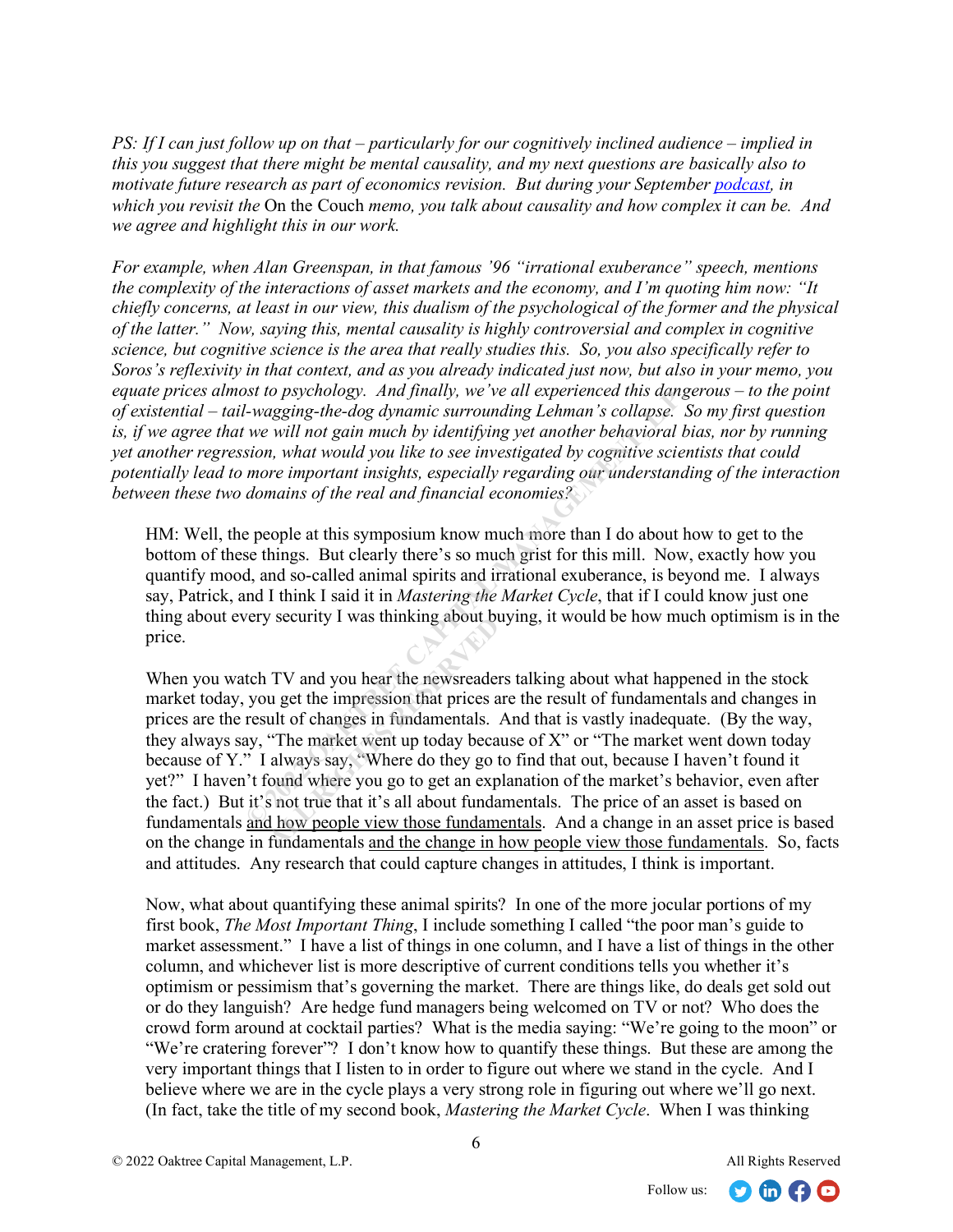about writing it, it was called *Listening to the Cycle*. "Listening" in the sense of taking our signals from where we are in the cycle. "Listening" also in the sense of obeying. The publisher thought we'd sell more books if the title implied the book would help you master the market cycle.) But I, as a practical investor, try to figure out what's going on around me.

Now let's go back. I didn't do what I should have, because I didn't answer Russell Napier's real question: can I name two episodes that showed this kind of thing in action? I was glad to have the questions in advance, because it allowed me to think about the two episodes I want to propose.

In the spring of 2007, I wrote a memo called *[The Race to the Bottom](https://www.oaktreecapital.com/docs/default-source/memos/2007-02-14-the-race-to-the-bottom.pdf)*. This was when the subprime mortgage mania was at its apex, I think, and when the logs had been stacked in the fireplace for the conflagration that became the Global Financial Crisis. It happens that I was driving around England in the fall of '06 – maybe November or December '06 – and I was reading the *FT* (I mean I wasn't driving and reading; I was being driven so I could read), and there was an article in the *FT* that said that, historically, the English banks had been willing to lend people three-and-a-half times their salary in a mortgage. But now, XYZ Bank announced that it was willing to lend four times your salary, and then ABC Bank said, "No, we'll lend five." And that bidding contest – to make loans by lowering credit standards – seemed to me to be a race to the bottom. And I wrote that markets are an auction place where the opportunity to make a loan, or the opportunity to buy a stock or a bond, goes to the person who's willing to pay the most for it. That is to say, get the least for his money, just like in an auction of a painting. And so, in this case, the bank that was willing to have the lowest credit standards and the weakest loans was likely to win the auction and make the loans: race to the bottom. And I said this is what happens when there's too much money in the hands of providers of capital and they're too eager to put it to work. Mood! And, of course, we all know the Global Financial Crisis ensued. England ni the fail of '00 – maybe 'November of December' to The Tap on T (I mean I wasn't driving and reading; I was being driven so I rife and I wash that said that, historically, the English banks have e-and-a-half time

Now fast forward from February '07 to October '08: Lehman Brothers goes bankrupt on September 15, 2008, and now, rather than being carefree, the pendulum has swung, and people are terrified. Rather than seeing risk as their friend, as in, "The more risk you take, the more money you make, because riskier assets have higher returns," now people say "Risk bearing is just another way to lose money. Get me out at any price." to put it to work. Mood! And, to put it to work. Mood! And, of<br>All from February '07 to October'<br>108, and now, rather than being cher than seeing risk as their frien<br>ther than seeing risk as their frien<br>to lose money. Get

So the pendulum swung, and of course people's optimism collapsed, the S&P 500 collapsed, and the prices of debt collapsed. So I wrote a memo right around October the 10th of '08 – maybe that day was the all-time low for credit, I don't know exactly – that was called *[The Limits to](https://www.oaktreecapital.com/docs/default-source/memos/2008-10-15-the-limits-to-negativism.pdf?sfvrsn=fbbc0f65_2)  [Negativism](https://www.oaktreecapital.com/docs/default-source/memos/2008-10-15-the-limits-to-negativism.pdf?sfvrsn=fbbc0f65_2)*, based on an experience I had. I needed to raise some money to delever a levered fund that we had that was in danger of melting down due to margin calls, and I went out to my clients. I got more money. We reduced the fund's debt from four times its equity to two times. Now we're again approaching the point where we can get a margin call. Now I need to delever it from two times to one time. I met with a client who said, "No, I don't want to do it anymore." And I said, "You gotta do it. These are senior loans, and the default rate on senior loans has been infinitesimal over time. There's potential for a levered return of 26% a year from what I consider incredibly safe instruments."

This client – excuse me if I belabor this, but I think it's interesting – this client said to me, "What if there are defaults?" And I said, "Well, our historical default rate on high yield bonds – which are junior to these instruments – is  $1\%$  a year. So if you start with 26% and you take off

7

 $\Omega$  in  $\Omega$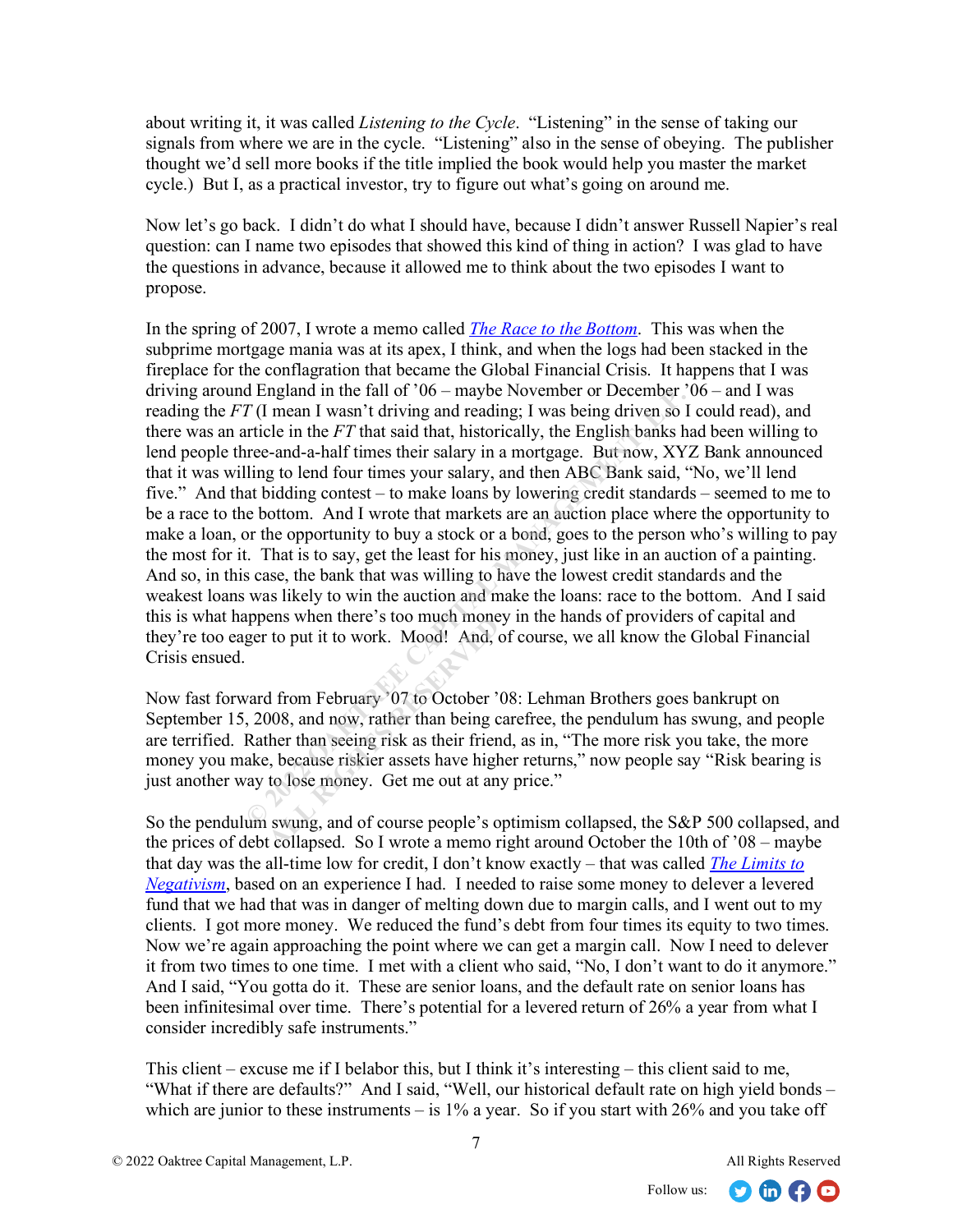1% for defaults, you still get 25%." So she said, "What if it's worse than that?" I said, "The high yield bond universe default rate has been 4% a year, so you're still getting 22% net." She says, "What if it's worse than that?" And I said, "The worst five years in our default experience is 7½%, and if that happens, you're still getting 19%." She says, "What if it's worse than that?", and I said, "The worst year in history is 13%. If that recurs every year for the next eight years, you'll still make 13% a year." She says, "What if it's worse than that?" And I said, "Do you have any equities?" She said, "Yes, we have a lot of equities." I said, "If we get a default rate on high yield bonds of more than 13% a year every year into the future, what happens to your equities in that environment?"

I describe myself as having run back to my office after that meeting to write that memo, *The Limits to Negativism*. What I wrote there was that it's very important when you're an investor to be a skeptic and not believe everything you hear. And most people think being a skeptic consists of dealing with excessive optimism by saying, "That's too good to be true." But when it's pessimism that's excessive, being a skeptic means saying, "That's too bad to be true." That particular investor couldn't imagine any scenario that couldn't be exceeded on the downside. So, in other words, for that person, there was no limit to negativism.

And when I conclude that the other people in the market, the people setting the market prices, are excessively negative and excessively risk averse, then  $I$  – an inherently conservative person – and my partner, Bruce Karsh, who runs our distressed debt funds – also an inherently conservative person – we go crazy spending money when we conclude there's excessive pessimism, fear, and risk aversion incorporated in asset prices [meaning they're lower than they should be]. So it's not just the mechanical aspects that determine market prices  $-$  it's psychology. It's mass hysteria, which comes in waves from time to time, that leads to market cycles that prove excessive. anny wine excessive optimian by saying, That s too good to b<br>
at that's excessive, being a skeptic means saying, "That's too <u>bas</u><br>
at that's excessive, being a skeptic means saying. "That's too <u>bas</u><br>
ords, for that perso

*PS: Before I go to my next question, I'd like to come back to your point where you say it's hard to quantify mood. But perhaps that's exactly the problem: that we're trying to capture it with analytical tools like Excel and MATHLAB. Or it is when, for example, you talk about, we need to measure the temperature of the market, and when we're perceptive, we can gauge it. And it seems to me almost like when you're trying to assess a mood in a restaurant, it's a qualitative aspect. And some people perhaps have this innate ability, whereas others would perhaps be helped with different methodologies and different tools, and we can try to grasp mood better in that way, because, nowadays, people talk about market sentiment and try to capture it by looking at the VIX or put/call ratios or things like that, which I think you would disqualify as market mood. That's not market mood.*  mass nysteria, which comes in w<br>excessive.<br>next question, I'd like to come b<br>erhaps that's exactly the problem<br>IATHLAB. Or it is when, for exa<br>urket, and when we're perceptive<br>ig to assess a mood in a restaura<br>ate ability,

HM: Those things are indicators or symptomatic, but they don't all move in the same direction at the same time. Sometimes A and B will go up, and C won't. Sometimes A and C will go up, but B won't. So, clearly, they're not reliable indicators, and they also can't be dealt with in a mechanical sense. But I wrote in one of my memos – I think it was *[Risk Revisited Again](https://www.oaktreecapital.com/docs/default-source/memos/2015-06-08-risk-revisited-again.pdf?sfvrsn=7bb70f65_2)* in 2015 – I said superior investors have a better sense for the shape of the probability distribution that will govern future stock price movements, and thus a better sense for whether the expected return justifies taking on the potential negative events that lurk in the left-hand tail. I think that's it, and there's nothing in there about measuring, Patrick, or anything mechanical.

You know, I was locked up with my son for several months during the pandemic. He and his family moved in with us, so we had a lot of time for talking. He's an optimist. (He would say

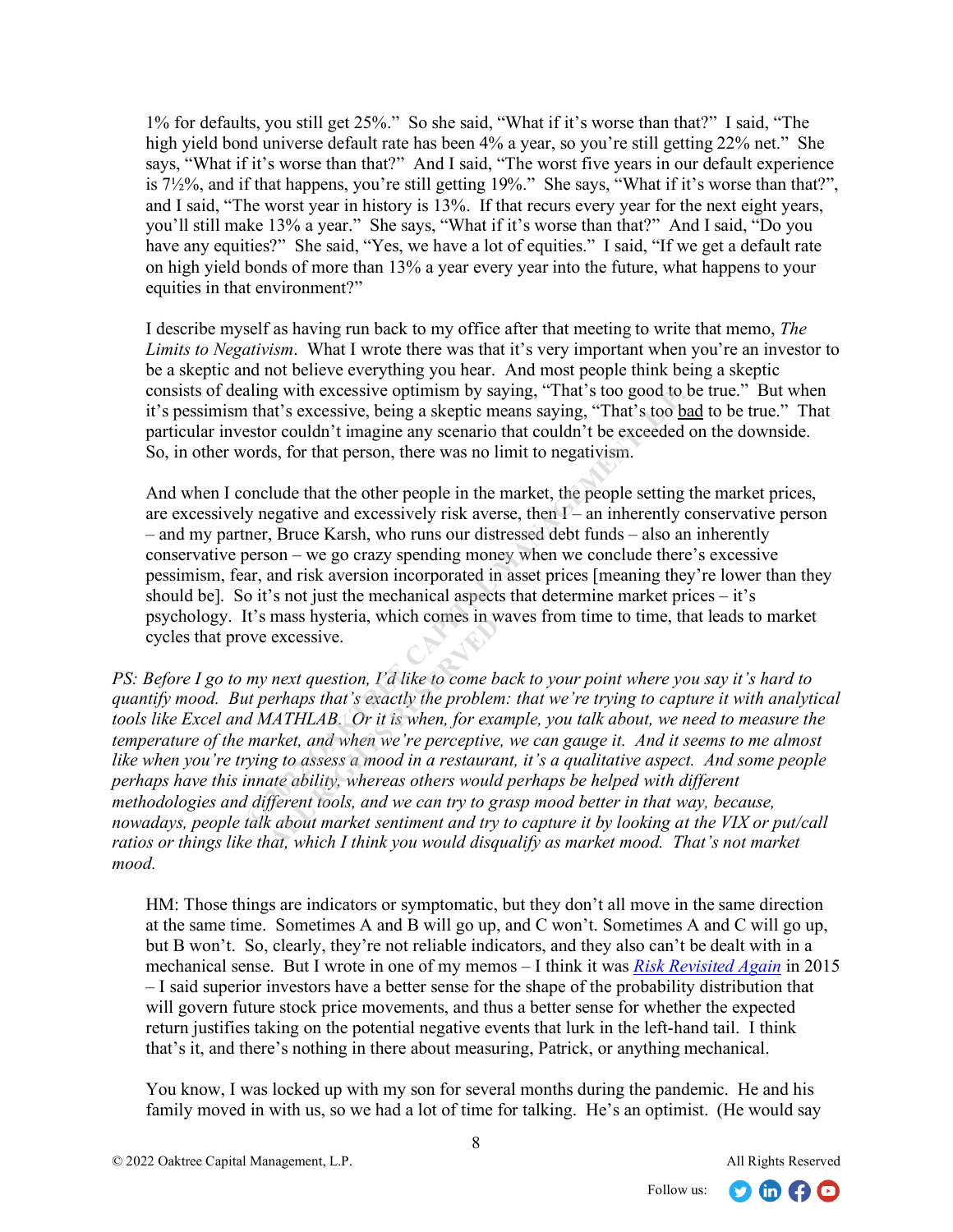he's not an optimist – that he's a realist – but of course all optimists think they're realists, and all pessimists think they're realists.) Anyway, he has an optimistic bent. He's a tech investor, a venture capitalist; he runs a VC fund; he does a fabulous job at it, and we talked about these things at great length. He made a point, which I incorporated in a memo called *[Something of](https://www.oaktreecapital.com/docs/default-source/memos/something-of-value.pdf)  [Value](https://www.oaktreecapital.com/docs/default-source/memos/something-of-value.pdf)* in January of '21 about our conversations – and that's the memo that has gotten the most positive reaction of all of them over 30-plus years. He made the point that, as he puts it, because information and understanding are so widespread, so ubiquitous, "readily available quantitative information with regard to the present" cannot be depended on to produce superior returns.

This is the epitome of the efficient market hypothesis. If everybody has all the same "readily available quantitative information with regard to the present," then being a superior investor has to be a matter of going beyond that. You have to have something else. And if he's right in that description, then what are the things that can be the source of superior investing? It seems to me there are two:

- Number one: A better comprehension, if that's the right word, of the future. Some people see the future better than others, and that could do the trick, because, remember, what he says doesn't suffice is readily available quantitative information about the present. By definition, there's no information about the future, but maybe some people can see the future better than others.
- Or the other thing that could be a source of superior results is a superior ability to process qualitative information. Remember, what he described as not helpful is readily available quantitative information about the present. What about qualitative information? Qualitative information includes mood, and we've been talking about the market mood. And maybe some people have a better feeling than others for the collective psyche and for whether it's too depressed and therefore presenting great opportunities to buy or too enthusiastic and thus offering great opportunities to sell or short. [In addition to mood, qualitative information also includes things like the quality of management, the effectiveness of the company's product development capability, and the strength of its accounting.] one: A better comprehension, if that's the right word, of the future better than others, and that could do the trick, because, ren in't suffice is readily available quantitative information <u>about the</u>, there's no informat Information includes mood, and v<br>some people have a better feeling<br>too depressed and therefore pres<br>and thus offering great opportun<br>information also includes things l<br>s of the company's product deve<br>a superior investor ha

The point is that a superior investor has to do at least one of those two things better, and maybe both. I think that that's where the superiority comes in.

And, by the way, to take it one step further, we can ask, "How many people have a superior view of the future? And how many people have a superior understanding of the market mood [and other qualitative factors]?" And if the answer to both is "not so many," then that explains why active investing has been a flop for most people who've tried it.

*PS: My next question goes in a somewhat different direction. Investing offers many dilemmas and conundrums. And specifically, to assume that things will remain roughly the same, also known as "history rhymes," may be just as dangerous as expecting change, also known as "it's different this time." Which side of the debate are you generally on and why?* 

HM: There's a quote widely attributed to Mark Twain: "History does not repeat, but it does rhyme." I'm a believer in that. When Twain says history doesn't repeat, what he's saying is



(in)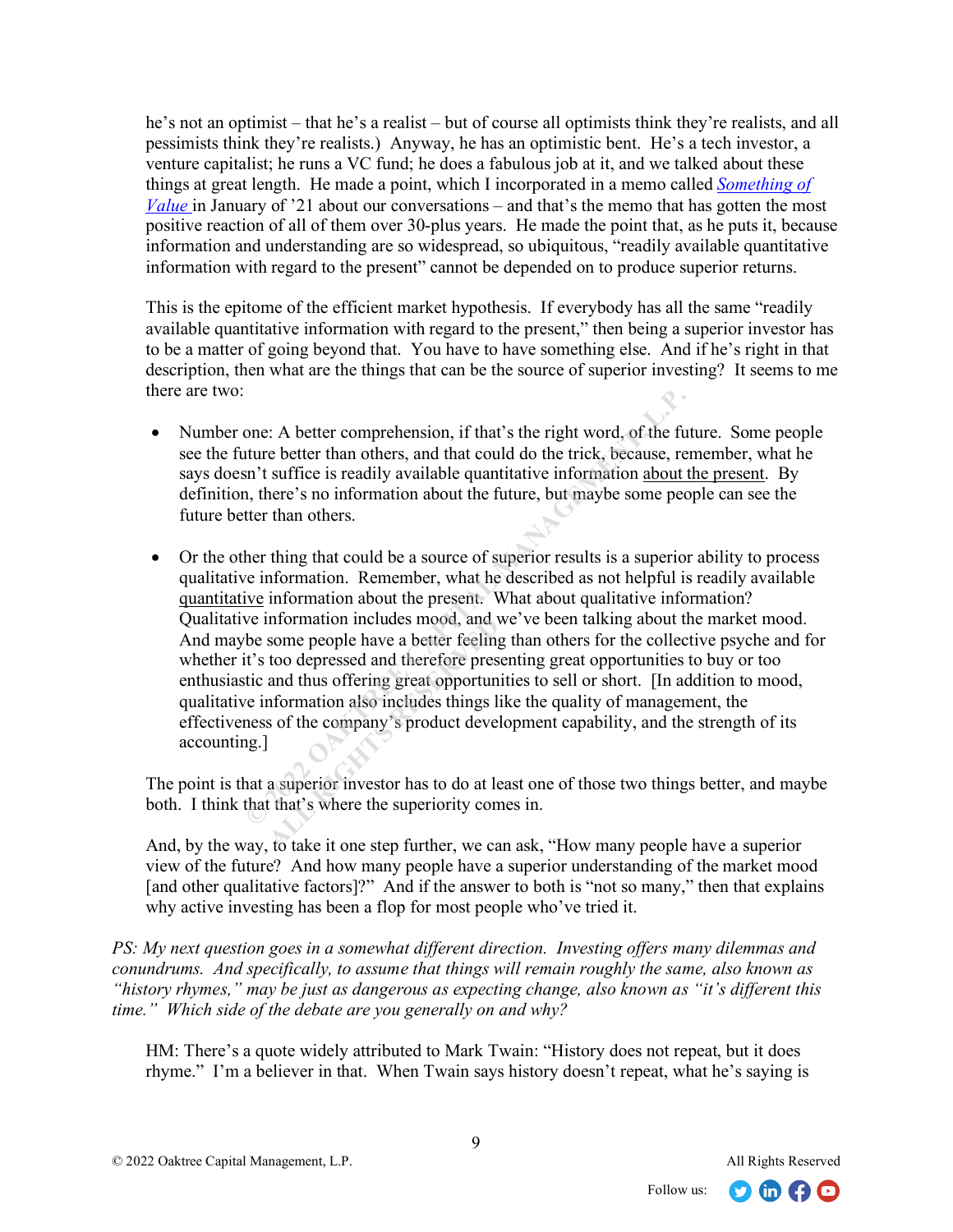that the causes of events vary, the consequences of events vary, the form they take varies. But there are things that do recur. For example:

- Number one: Generally speaking in the markets, when things have been going well for a few years, people become less risk-averse. When they become less risk-averse, they do riskier things. When the economy eventually turns down, those things produce outsized losses.
- Number two: When people are feeling good and things have been going well for a while, people use more leverage. And, eventually, they reach a level of leverage such that they can't survive in tough times, and they melt down when tough times arrive.
- Number three: Because borrowing for the short term is cheaper than borrowing long, people tend to borrow short for long-term projects in order to maximize the delta. But if a bad day comes when you have to refinance your short-term debts because they're due and the market is closed, you can't, and you're out of business.

These are themes that we see recur over time. Not exactly the same every time, and with different reasons from time to time. But I do think that themes – mostly relating to psychology – tend to rhyme, you know. The particulars of market mechanics, the use of different forms of fundraising, and different forms of securities – these change all the time: ETFs, algorithmic funds, index funds, senior loans, and high yield bonds. These things are innovative; they're the reflection of people's minds as applied to financial problems. But the tendencies of the human mind itself tend to rhyme over the years.

By the way, the first time I ever came across the saying you mentioned – "It's different this time" – was October the 11th of 1987. There was an article in *The New York Times* entitled "Why This Market Cycle Isn't Different." It talked about the fact that people often say it's different this time and that this saying is generally employed to explain why historical norms don't apply anymore: norms of valuation and the rhymes that I was just talking about. Anise Wallace wrote that article – it made a big impression on me – and she said, "You know what? This time it's no different; these things will eventually lead to the same outcomes as they always have." The assertion that things were different was being used at the time to justify the very high stock market valuations. As it happens, the article ran just eight days before "Black Monday," on which the Dow Jones Industrial Average declined by 22.6% in a single day.] between your short for long-term projects in order to maximize the delt<br>hen you have to refinance your short-term debts because they're<br>closed, you can't, and you're out of business.<br>mes that we see recur over time. Not ex First time I ever came across the s<br>bber the 11th of 1987. There was<br>et Cycle Isn't Different." It talk<br>e and that this saying is generally<br>nore: norms of valuation and the<br>at article – it made a big impress<br>different; the

Wallace mentioned that Sir John Templeton said, "About 20% of the time, things actually do change." I wrote another memo within the last two years in which I said that, given the ubiquity of technology and the high rate of innovation, I think things actually do change more than 20% of the time. So you shouldn't bet your life on the fact that the world doesn't change. But you also shouldn't bet your life on your ability to predict the change, and especially the timing.

## *PS: It was John Templeton who also said, "The most dangerous words in investment are 'it's different this time.'"*

HM: Exactly, so I think you have to balance the two. Things like the psychological or behavioral themes I've mentioned – and by the way, this goes for the various biases, including confirmation bias – I think these things do repeat from year to year, decade to decade, cycle to

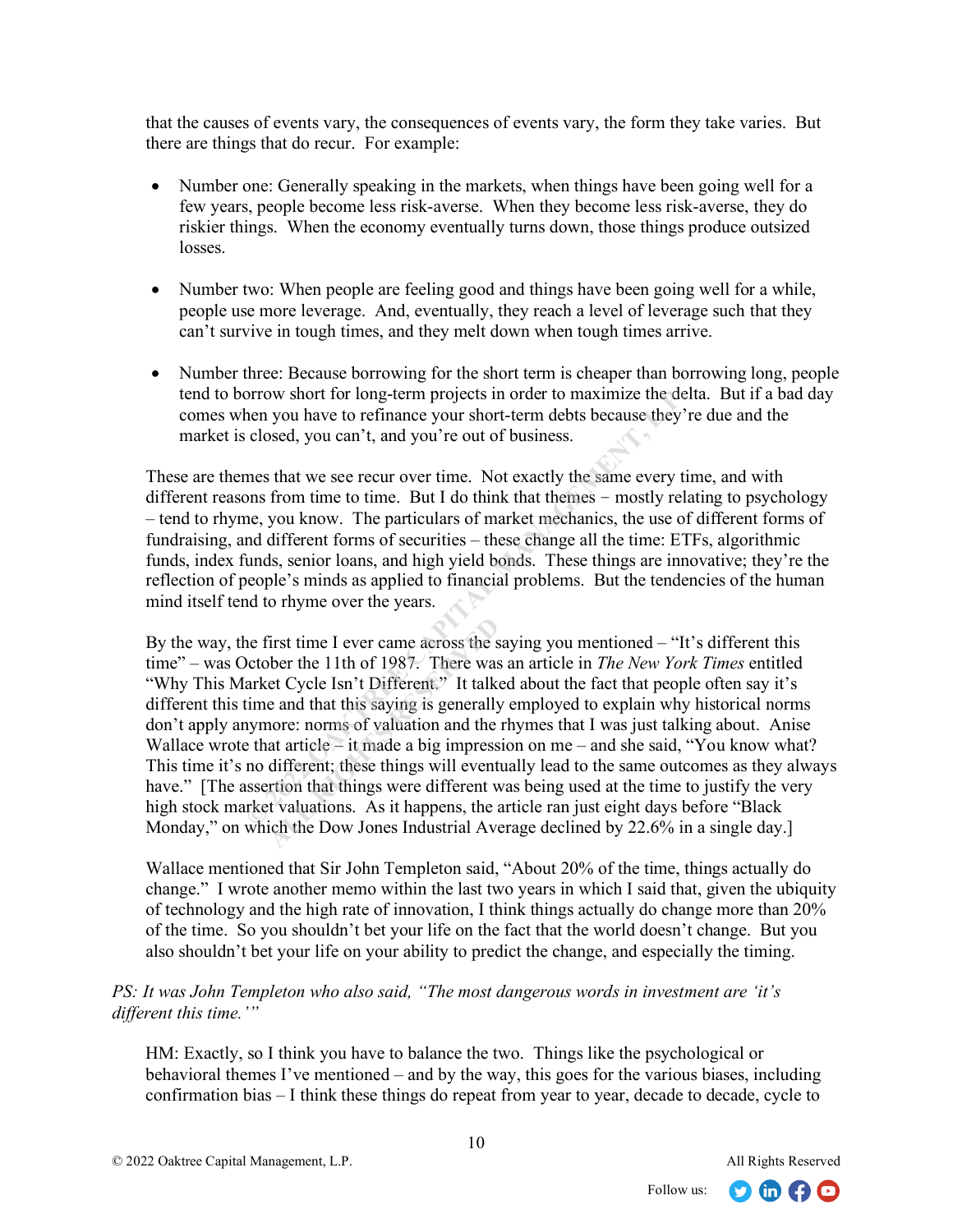cycle, however you want to define it. But there's also change, and a lot of that takes place in the mechanical world: changes in information processing, changes in technological products, and so forth.

*PS: I'd like to talk more about the memo* **[Investing Without People](https://www.oaktreecapital.com/docs/default-source/memos/investing-without-people.pdf)**. You basically express your *worry about mechanical investing, specifically passive investing. I'll quote as follows: "When everyone decides to refrain from performing the functions of analysis, price discovery and asset allocation, the appropriateness of market prices can go out the window as a result of passive investing, just as it does from a mindless boom or bust." Do you think mechanical investing could*  have a negative impact on informational efficiency because it only uses market internals like market *cap, bid/ask, momentum, and, in a way, therefore distorts or ignores the transmission of information coming from the real economy? And, as a consequence, if we look at a chain of discovery through the economic system – starting with a scientist having an insight, and then an inventor having an invention, and an entrepreneur making an innovation, eventually ending up in financial markets valuing this stuff – when things become more and more mechanical through the growth of these strategies – which include high frequency trading, trend-following, smart beta, which you mentioned, and of course passive investing – we run the risk that the separation between Mr. Market and the real economy just increases … that, in other words, this chain becomes more vulnerable and can break?*

HM: You know, Patrick, I think the flaw in passive investing lies in the fact that you have to view passive investing – things like indexation, especially – as kind of a hitchhiker, a free-rider on the market. In other words, there are 1,000 people out here doing active investing and distilling all the information and thinking about the future of the company and thinking about the fairness of the price, and the result is a market price. And, as I said before, that price is the best everybody collectively can do in trying to value the company and its future. And then there are ten people over there who run index funds, and they just buy at the market prices because they think those prices are probably fair, or the best you can do, so why go to all the trouble and expense of doing fundamental analysis? [The managers of passive funds feel no need to independently think about company fundamentals or the fairness of price. They take the active investors' word for it.] So, that's why I say, "free-rider." The ten free-ride on the efforts of the 1,000. *Examber thing become more and more mechanical through the g. when thing become more and more mechanical through the gigh frequency trading, trend-following, smart beta, wive investing – we run the risk that the separation* Fixely can do in trying to value there who run index funds, and there who run index funds, and there who run index funds, and the same probably fair, or the best yo fundamental analysis? [The maink about company fundamenta

But what happens if the number of people doing fundamental analysis – active investing – declines from 1,000 to 500 to 100 to 50 to 10? Now you have 1,000 people free-riding on the efforts of the ten. The potential for divergence between price and fair price increases, and freeriding is not as easy to do or as risk-free. I think the irony, as I said in that memo, *Investing Without People*, is that active investing is no good; passive investing works better, but only if people keep doing active investing.

You mentioned conundrums. This is a conundrum: the less people invest actively, the greater scope there is for price to diverge from value. In theory, it becomes easier to find bargains and overpriced securities, and the return from active effort rises. So that's the irony.

And, the other thing is, we have to bear in mind that, let's say everybody at this conference stipulated that over the next ten years, every dollar that went into the stock market would go into the S&P 500, perhaps through index funds or ETFs. Clearly, the prices of the S&P 500 stocks would rise, maybe more than they should, and everything else would languish. Given the fundamental realities, eventually the things outside the index would be so demonstrably cheap

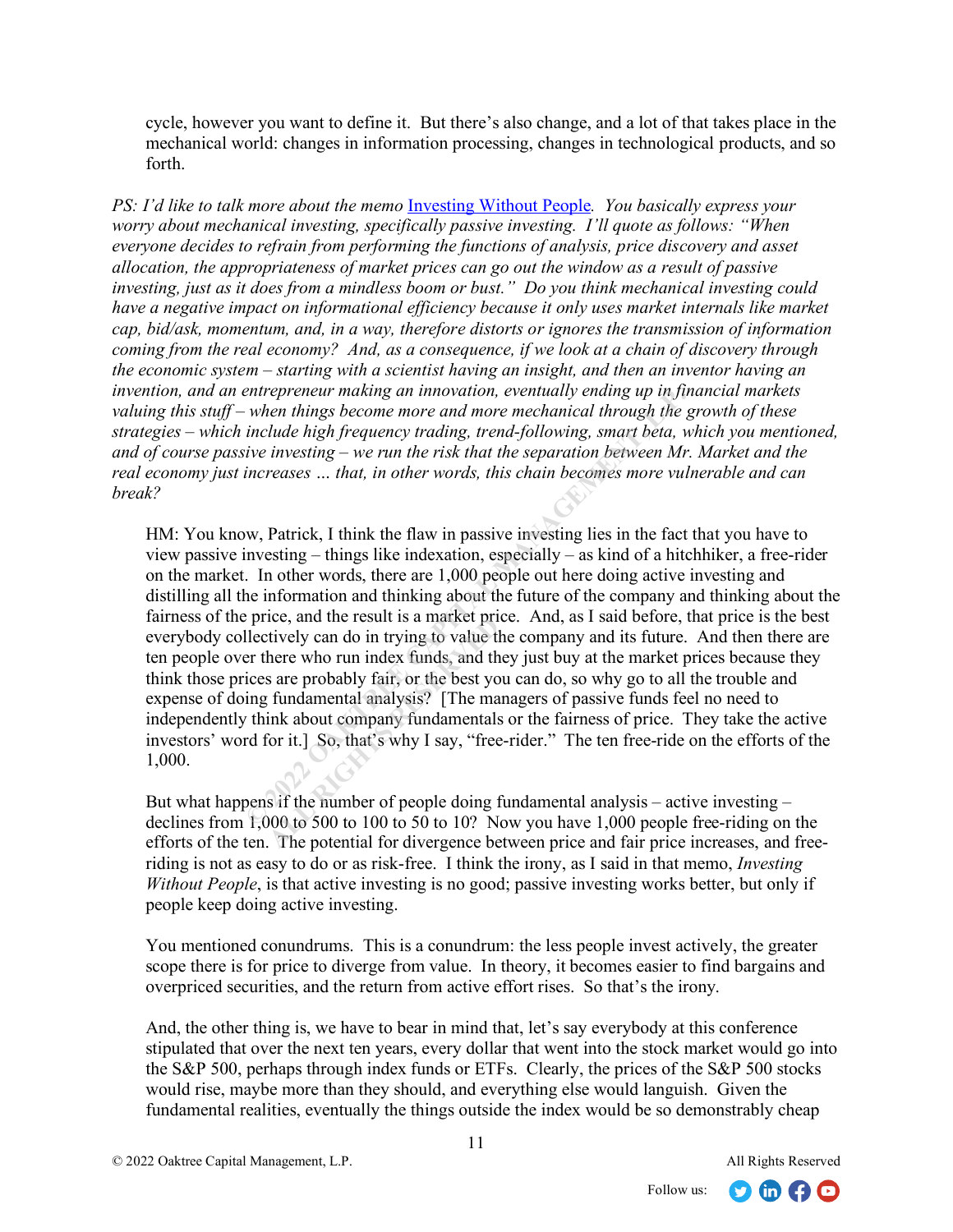relative to the things inside the index that they have to begin to do better, at which point active investing outperforms and maybe a few people at the margin give up on passive. So it's kind of reflexive. I take reflexivity to mean that the actions of the participants change the formula for success, and that's what we could be talking about here.

*PS: But if we come back to the chain of discovery, if this growing mechanization has an impact on the transmission and allocation of capital at the core of where people innovate, then that clearly is detrimental for society. To put it controversially, but acknowledging this risk, should passive investing be charged for its free-riding and subsidize the extra costs of active investing?* 

HM: The only way to do that, of course, would be to keep the prices of assets secret and charge people for admission to that room, but I don't think that's ever going to happen. In the memo *Investing Without People*, there are three sections. The first is passive and index, which is here now in a big way. The second is algorithmic and systematic, which is here in a small way. And the third is AI and machine learning, which is really – for investing – not here yet. We know what's happened with passive investing, because it has outperformed active [and now is employed to manage a substantial portion of equity investments]. There are systematic and algorithmic funds like Renaissance that have done a fabulous job and produced very, very high returns, based primarily on finding exceptions to historical patterns, I think. But then what happens when we get into artificial intelligence and machine learning? The questions I posed in the memo included "Can a computer read five business plans and figure out which of them will be the next Amazon?" and "Can a computer sit down with five CEOs and figure out which will be the next Steve Jobs?" Things like that.

I believe not. I believe computers can't. First of all, I don't think the essence of the business plans or the CEOs can completely be converted into data and input into the computers. And I'm not an expert, but I wouldn't think computers can make those qualitative subjective judgments better than the best people. Now clearly, not every person can do those things either. Most people can't sit down with business plans and find Amazon, for example. A few can. They invested in it. Maybe it was Kleiner Perkins, maybe it was Sequoia, or maybe it was Benchmark. So not all the people can do it, but a few have been able to  $-$  we can argue about whether that was luck or skill. But I don't think computers will be able to do it, either. To me, the key conclusion of that memo was that computers can outperform most people, but not the best people. If so, there will still be room in active investing for the best. As my mother used to say, it's the exception that proves the rule. Agy. The second is algorithmic and systematic, which is here in<br>and machine learning, which is really – for investing – not here<br>and with passive investing, because it has outperformed active [<br>manage a substantial portion **ALL RESERVE COMPUTERS CALL ATTENTS OF** Scan completely be converted in t I wouldn't think computers can set people. Now clearly, not ever lown with business plans and find aybe it was Kleiner Perkins, may not all the peop

*PS: Howard, once again, thank you very much for sharing your insights with us, and we hope to welcome you in person one day in Panmure House. There are many questions on my list that we haven't touched on. I'd like to ask them perhaps one day, another time, but thank you.* 

HM: Very good Patrick. Thank you for your good questions and for conducting this discussion, and I hope it's what you wanted for yourself and your colleagues.

June 23, 2022